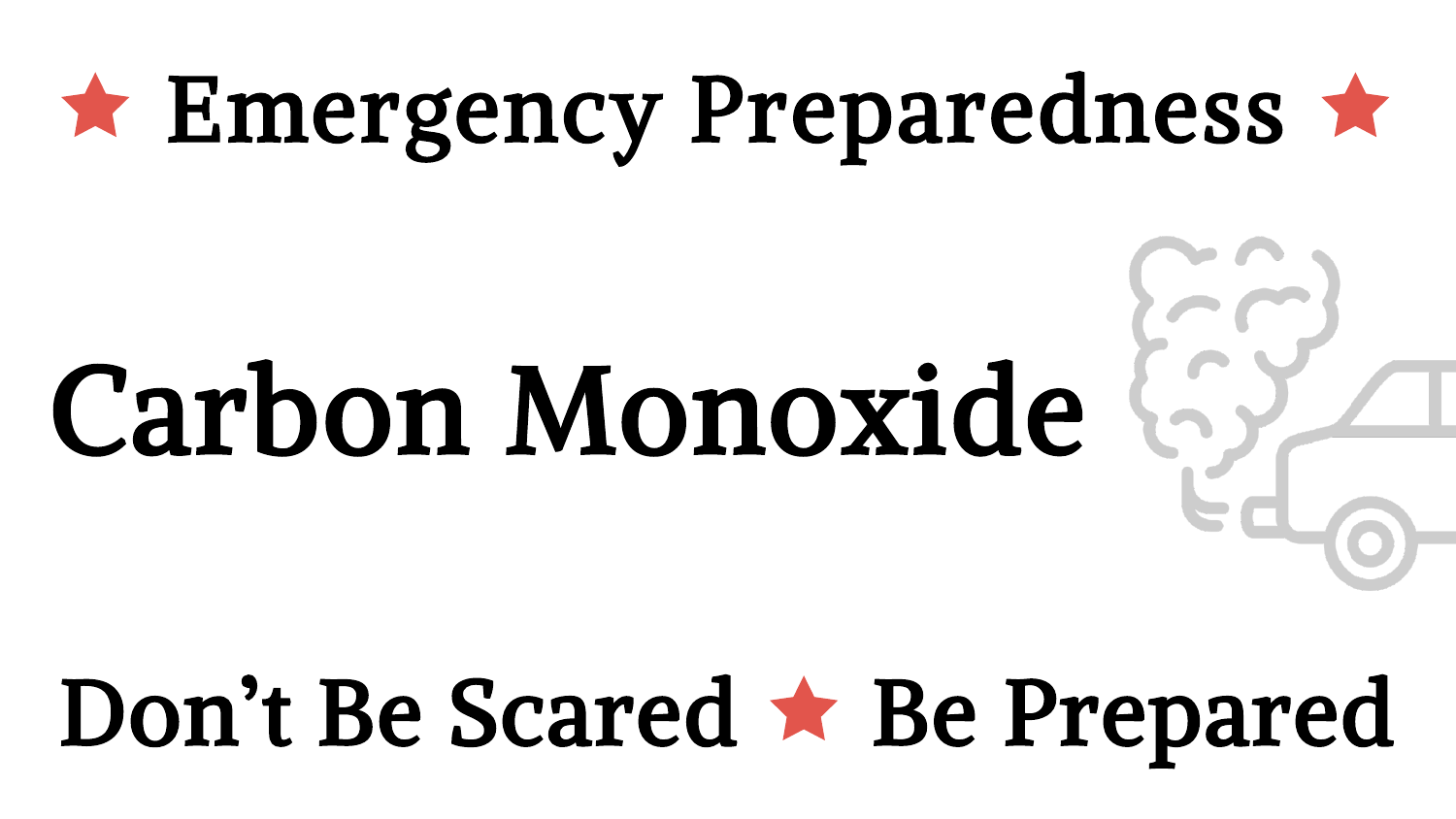### What is Carbon Monoxide (CO)?

- » CO is a colorless gas that doesn't smell.
- » It can make you tired, headachy, dizzy, nauseous, confused, and/or disoriented. If you have heart disease, CO can increase your chest pain. **Get medical attention if you have any of the symptoms above.**
- » CO can affect your ability to drive safely.
- » **At very high levels**, exposure to CO will cause **loss of consciousness** and **death**.

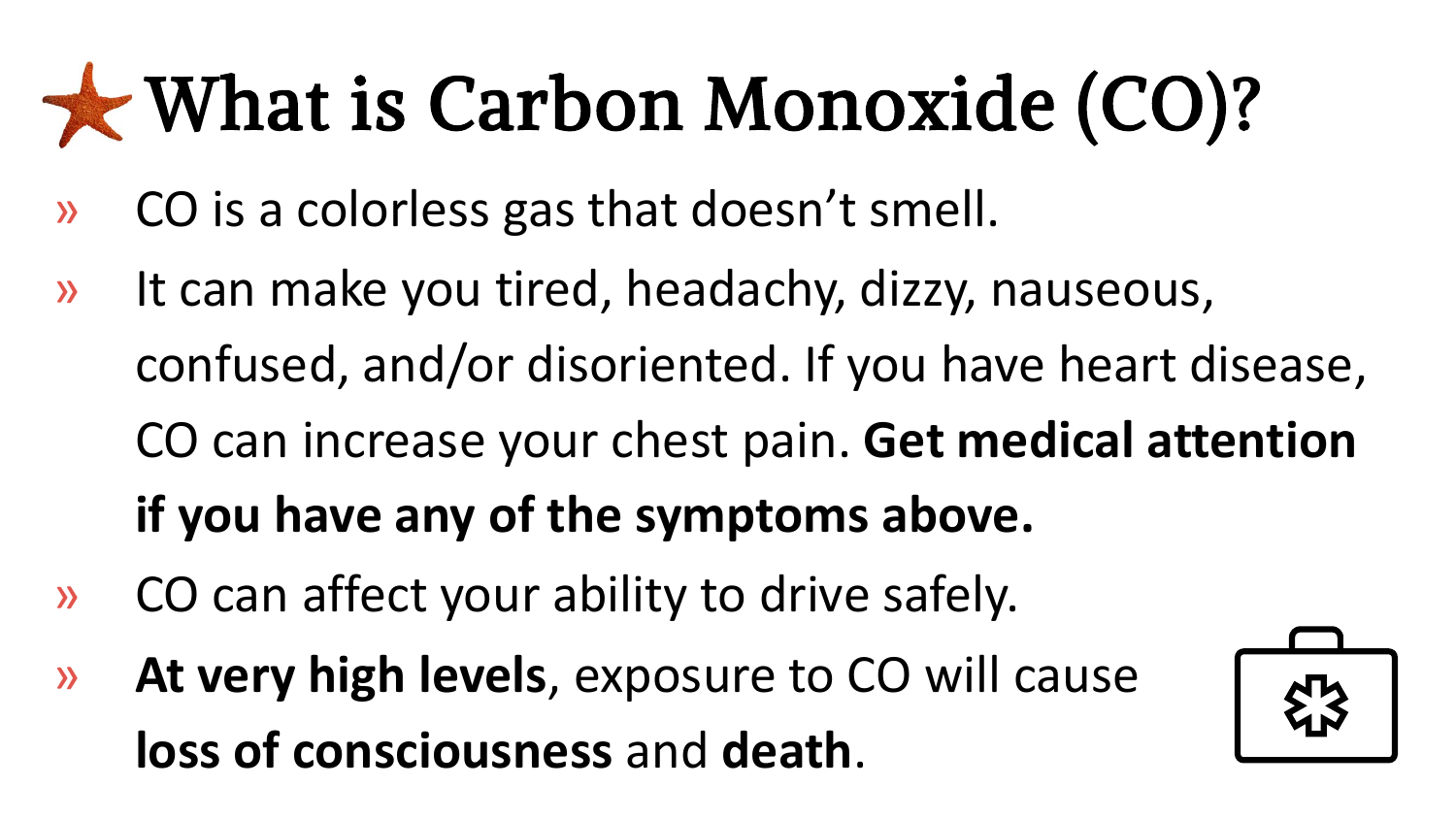#### **x** Carbon Monoxide and Breathing

High levels of CO gas interrupt our ability to get oxygen from the air we breathe. CO gas replaces some of the oxygen in our blood and is slow to be released. It may take 24 hours for all excess CO gas to leave our bodies once we resume breathing fresh air. But why is CO in your vehicle? CO gas is created when fuel doesn't burn completely. Your car was designed to remove CO gas from exhaust fumes, but certain conditions will cause too much CO in/around your vehicle.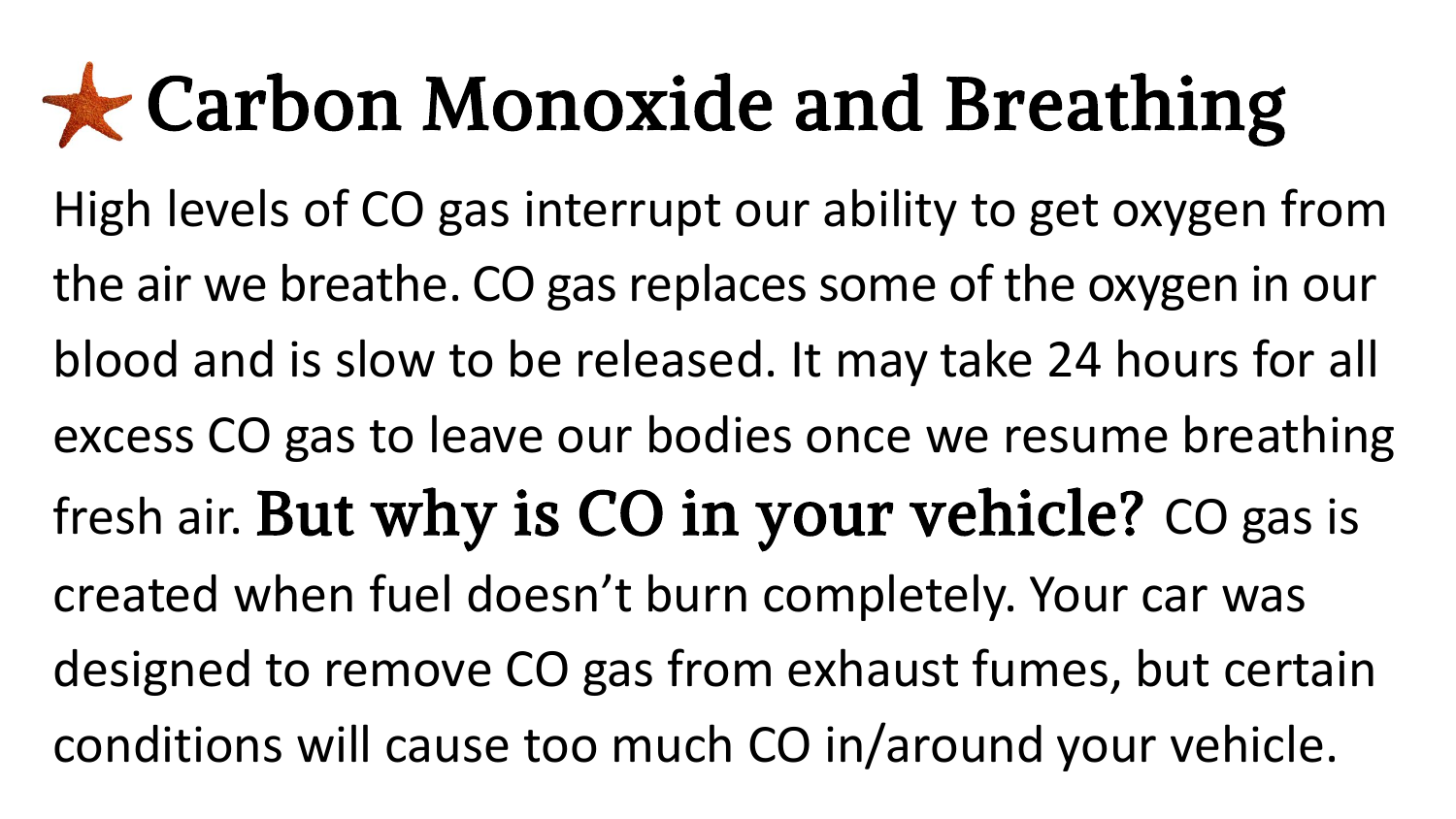#### What should we look for?

- » A tailpipe blocked by snow, debris, tarps, etc.
- » An open tailgate/trunk sucks CO into the car.
- » Holes in your vehicle's body.
- » An exhaust system with holes in it.
- » It might be a rough-running engine, which could fail to completely burn the gasoline. That could cause more CO to be released into the air. A *smooth-*running vehicle won't do that. **Be safe and have the problem fixed.**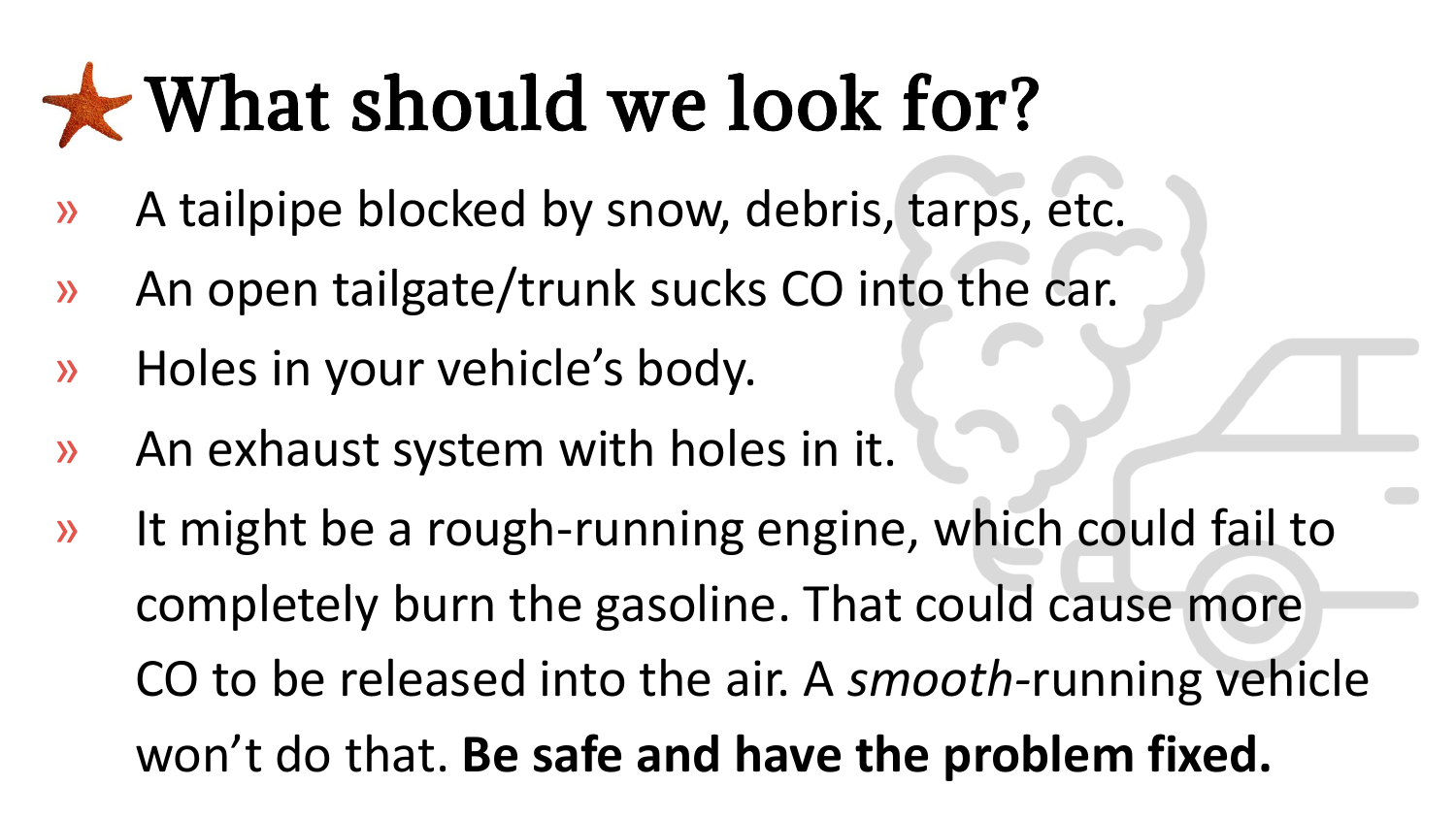#### More Ways CO Gets into Your Vehicle

- » Warming up your vehicle in an enclosed space (even with the garage door open). Excess buildup can make you sick.
- » Following another vehicle that has a faulty exhaust system.
- » Parking near running engines.

Do you have a pickup truck with cap, topper, or camper shell? Don't allow people to ride under a topper on a pickup truck. Passengers aren't protected from exhaust fumes that can be drawn up under the topper.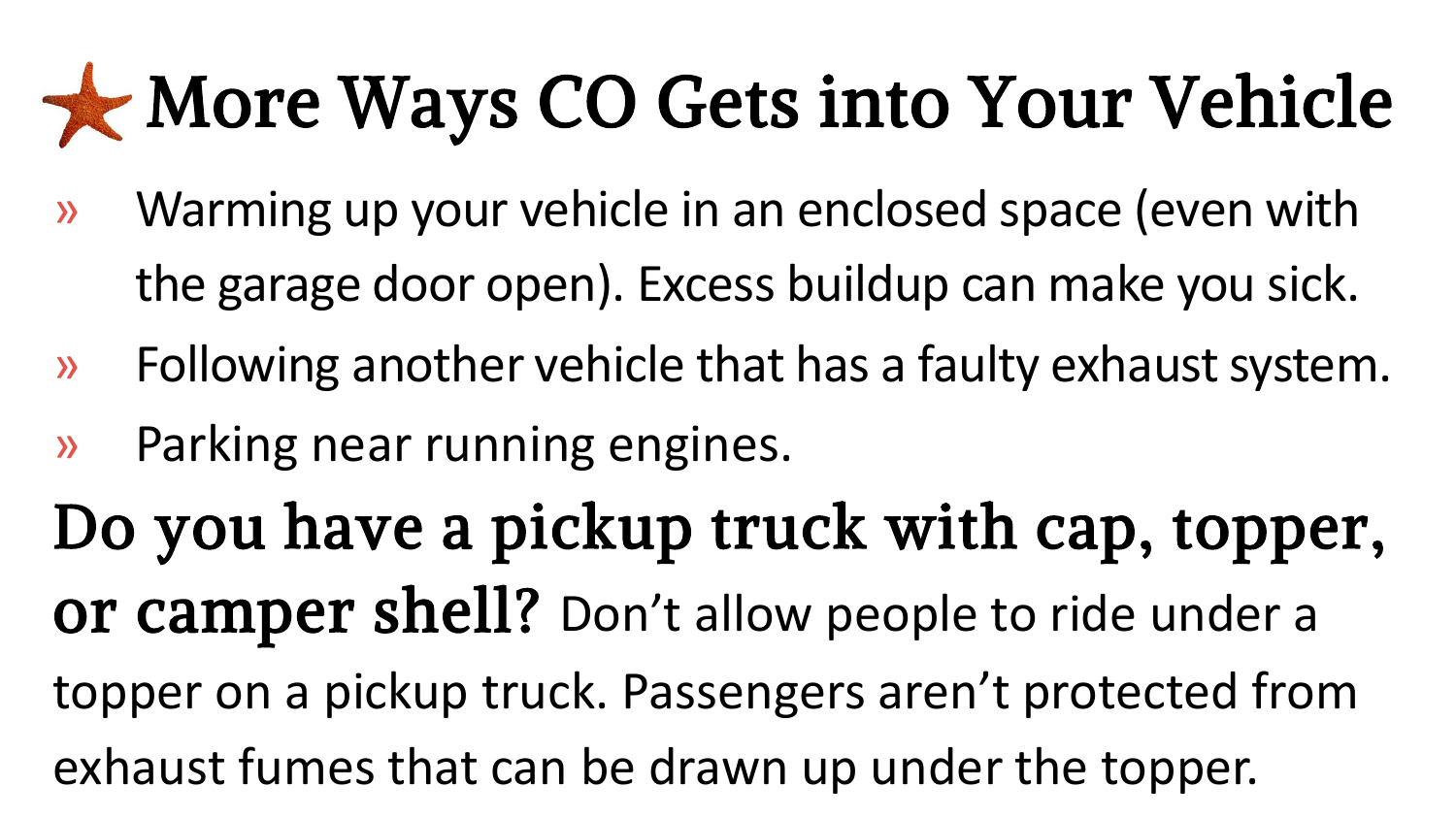### Using Your Vehicle to Stay Warm

- Be aware that repeatedly turning your engine **ON** and **OFF** to stay warm in your vehicle produces higher levels of CO than leaving the motor on. Limit your exposure to exhaust fumes.
- What about cooking in your vehicle? Another CO danger is using a fuel source inside your car to cook. Passenger vehicles aren't designed with sufficient ventilation for that. **Please do not cook in your car. It creates deadly levels of CO gas!**

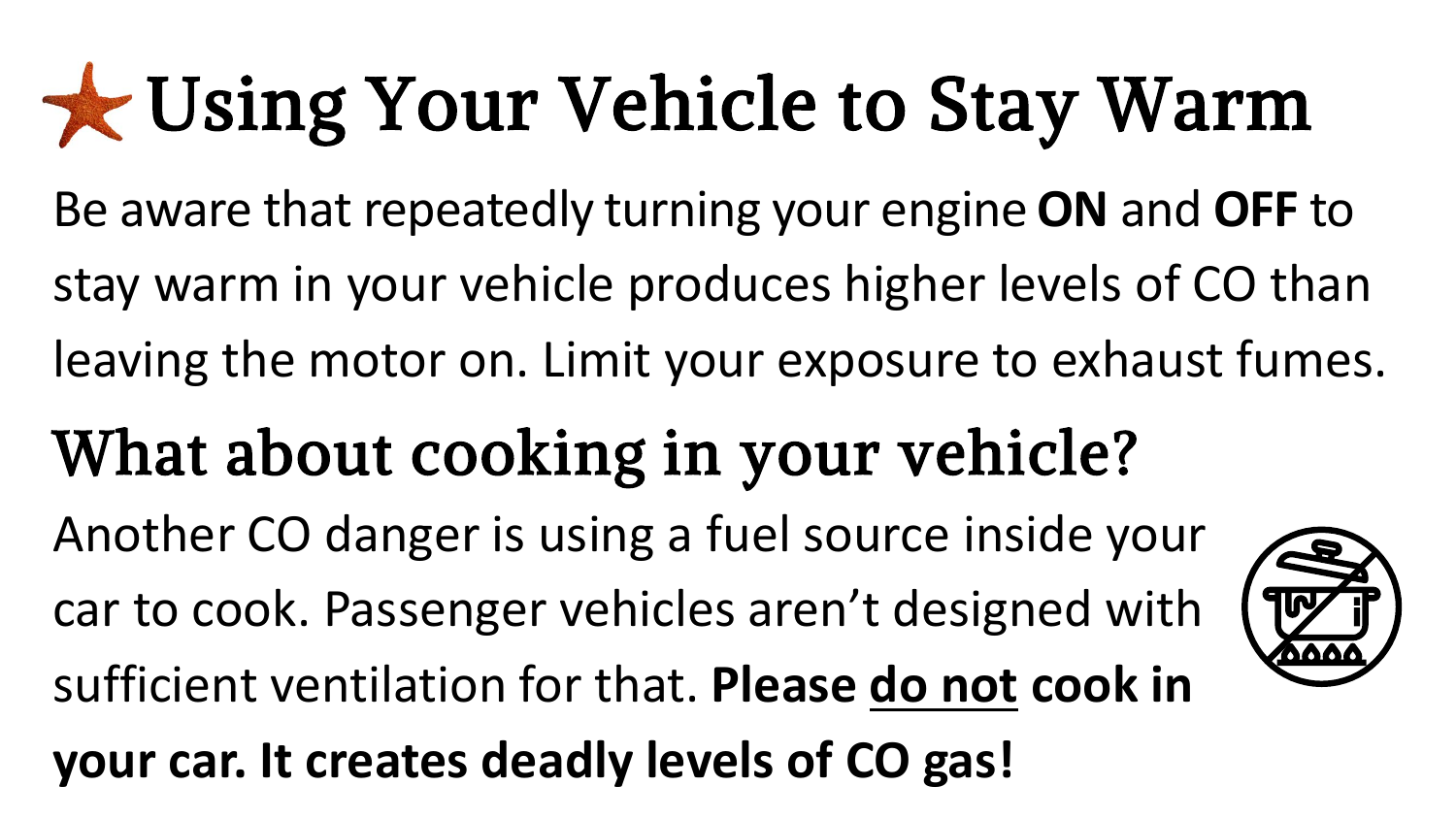#### Smoking in Your Vehicle

Cigarettes release CO! Opening a window won't help.

An open window could attract CO from your own vehicle's exhaust and those driving near you. **If you drop a cigarette in your car** but you're also feeling dizzy and confused due to CO fumes, you might not be able to find the cigarette before

it starts a fire. **Get out of the car** and **reach into the car** 

*from outside* to avoid being overcome by CO fumes or caught in a sudden car fire.

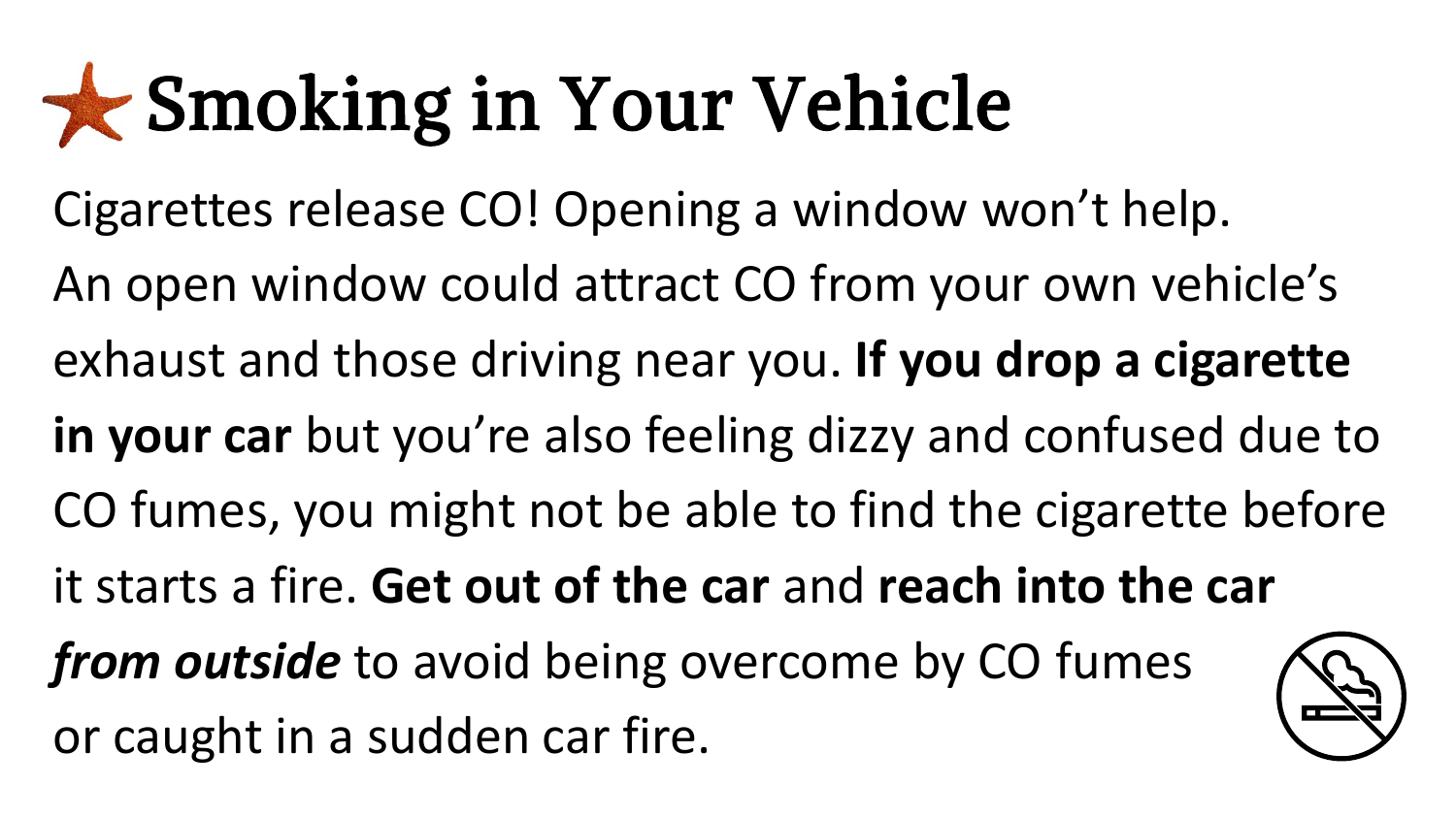### If You Suspect CO Poisoning

If you suspect you have CO poisoning while in your vehicle, pull over, turn off the vehicle, and get into fresh air. **Seek medical attention.** Once you've recovered, get your vehicle to a mechanic for an exhaust system inspection. You can buy a CO test kit for about \$45.00. Few of us are aware of how much CO gas we breathe in our daily lives. Consider using CO test strips to sample air in your daily activities to look for ways to create or improve habits that protect you and others from breathing toxic levels of this colorless, odorless gas.